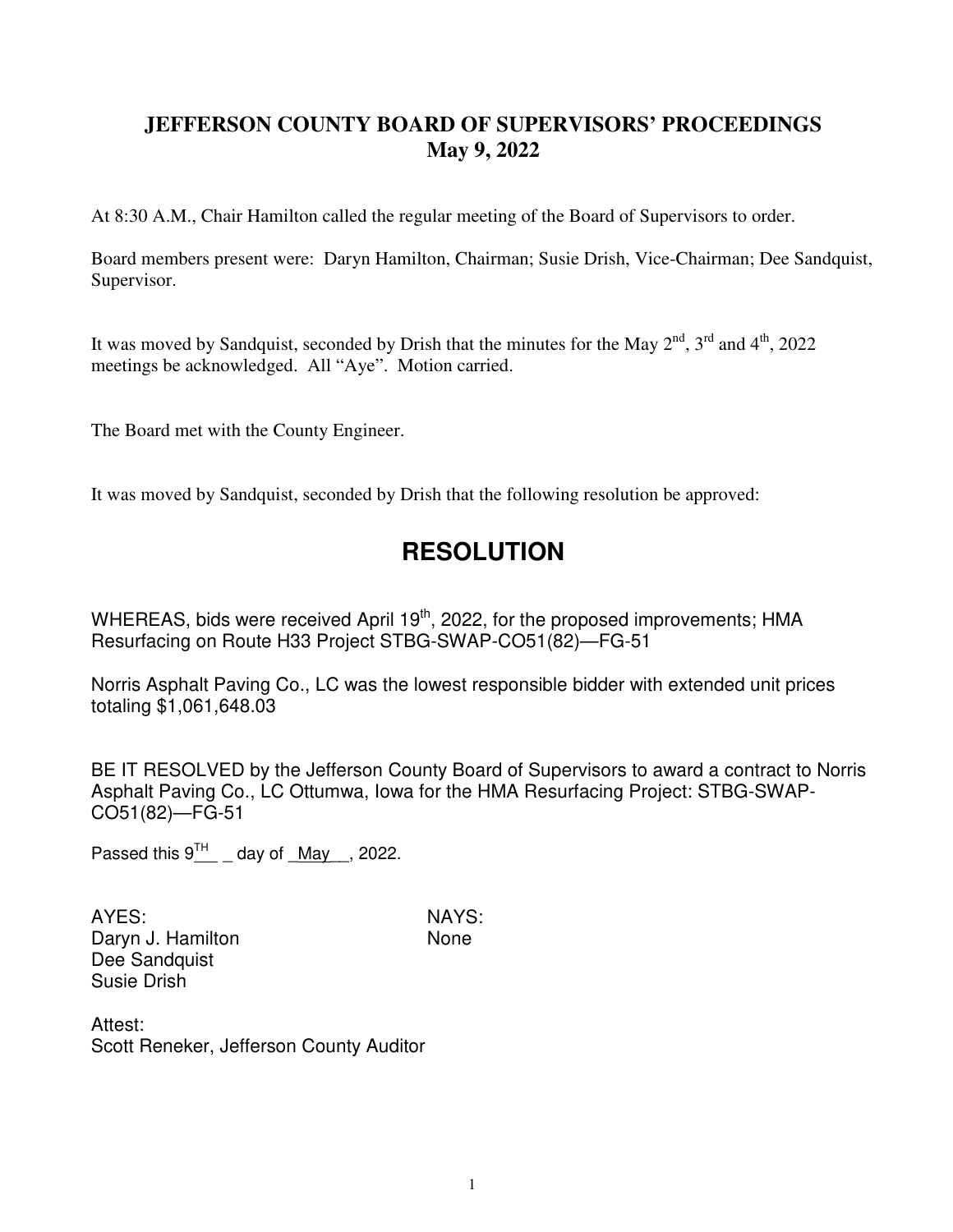It was moved by Drish, seconded by Sandquist that the following resolution be approved:

## **RESOLUTION**

BE IT RESOLVED, by the Jefferson County Board of Supervisors that the following wage rate and classification for Secondary Road Department full-time employee shown below be effective May 9, 2022.

| <b>Employee</b>                     | <b>Title</b> | Pay Range | <b>Step</b> | <b>Base Wage</b> |  | <b>Lgvty Total Rate</b> |
|-------------------------------------|--------------|-----------|-------------|------------------|--|-------------------------|
| Melissa Fowler                      | AA1          | 16        | C           | 27.40            |  | 27.40                   |
| Passing this $9th$ day of May, 2022 |              |           |             |                  |  |                         |
| AYES:                               |              |           | NAYS:       |                  |  |                         |
| Daryn J. Hamilton                   |              |           | None        |                  |  |                         |
| Dee Sandquist                       |              |           |             |                  |  |                         |
| Susie Drish                         |              |           |             |                  |  |                         |
| $A + \alpha A$                      |              |           |             |                  |  |                         |

Attest: Scott Reneker, Jefferson County Auditor

It was moved by Sandquist, seconded by Drish that the Board of Supervisors of Jefferson County approve the pay increase of Lauren Snyder, County Conservation seasonal naturalist intern, to a rate of \$11.00 per hour starting May 9, 2022. All "Aye". Motion carried.

Drish reported on her Safety Committee meeting.

Public comments: None.

It was moved by Sandquist, seconded by Drish to allow the claims against the county and to direct the county auditor to issue checks against the various funds of the county in payment of the claims allowed. All "Aye". Motion carried.

At 9:00 A.M., it was moved by Sandquist, seconded by Drish to open the public hearing on the County budget amendment. All "Aye". Motion carried.

Chair Hamilton called for public comment. Public comments received were as follows: None.

It was moved by Drish, seconded by Sandquist to close the public hearing on the County budget amendment. All "Aye". Motion carried.

It was moved by Drish, seconded by Sandquist to adopt the following Resolution amending the fiscal year 2022 county budget: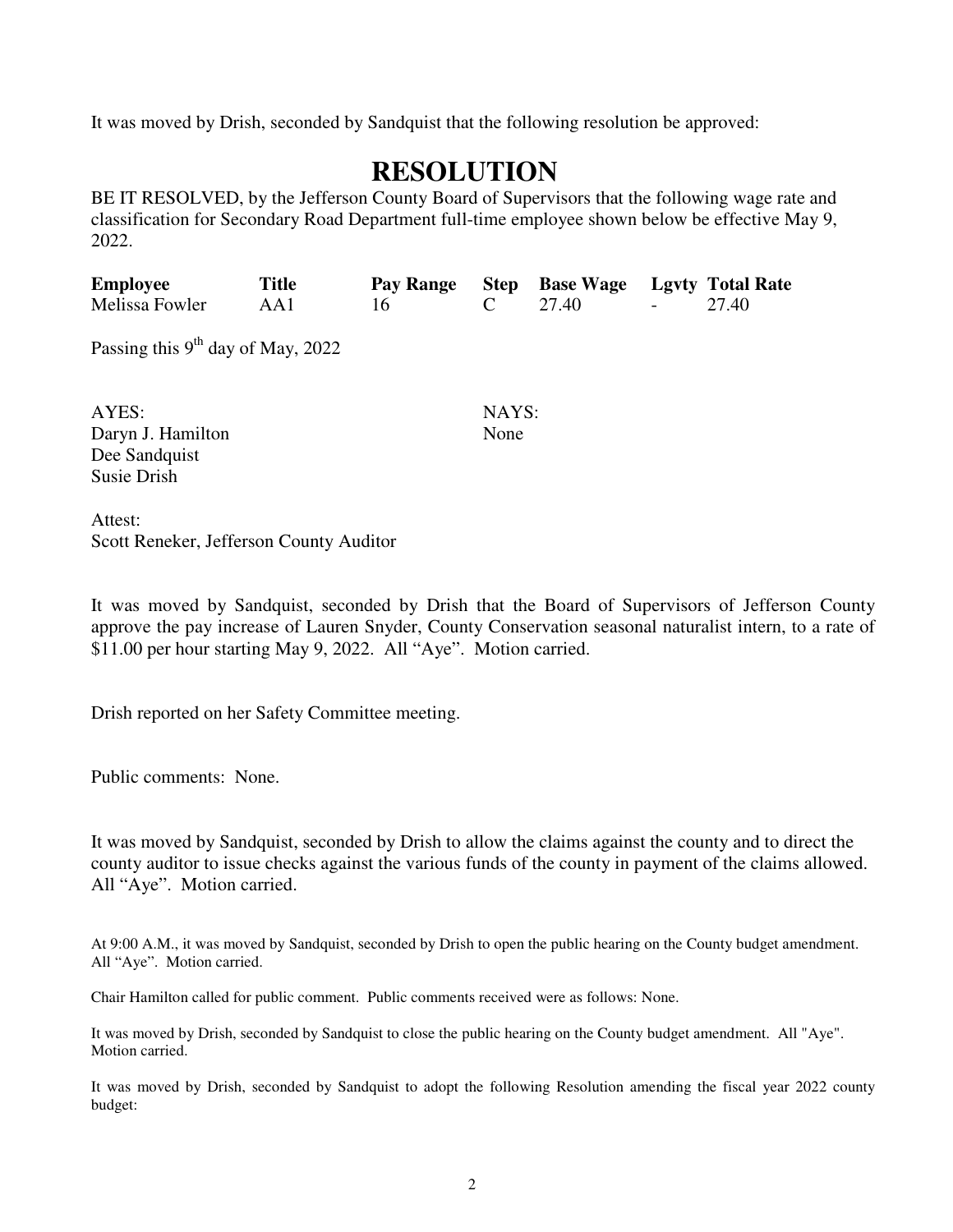## **RESOLUTION**

NOW, THEREFORE BE IT RESOLVED, by the Jefferson County Board of Supervisors that the 2021-2022 fiscal year county budget be amended as follows:

| <b>Revenues:</b>                    |           |    |           |
|-------------------------------------|-----------|----|-----------|
| Other County Taxes/TIF Tax Revenues | 889,658   | to | 899,658   |
| Intergovernmental                   | 4,129,909 | to | 6,387,002 |
| Licenses & Permits                  | 39,700    | to | 25,400    |
| Charges for Service                 | 3,080,300 | to | 3,603,770 |
| Miscellaneous                       | 65,914    | to | 141,214   |
| <b>Expenditures:</b>                |           |    |           |
| Physical Health & Social Services   | 829,903   | to | 883,833   |
| County Environment & Education      | 753,494   | to | 756,019   |
| Roads & Transportation              | 4,319,000 | to | 5,157,000 |
| Government Services to Residents    | 638,556   | to | 640,656   |
| Administration                      | 1,728,718 | to | 3,564,513 |
| Capital Projects                    | 3,063,506 | to | 2,225,506 |

The amendment does not increase the taxes to be collected in the fiscal year ending June 30, 2021. Be it further resolved, that the schedule of proposed expenditures by department be appropriated as follows to the various county departments for the fiscal year ending June 30, 2022:

| Department 01 Board of Supervisors | \$1,840,420 |
|------------------------------------|-------------|
| Department 21 Veteran Affairs      | \$10,330    |
| Department 23 Board of Health      | \$43,600    |
|                                    | \$1,894,350 |

The vote upon the final adoption of the amendment follows:

AYES: NAYS: Daryn J. Hamilton None Dee Sandquist Susie Drish

ATTEST: Scott D. Reneker County Auditor